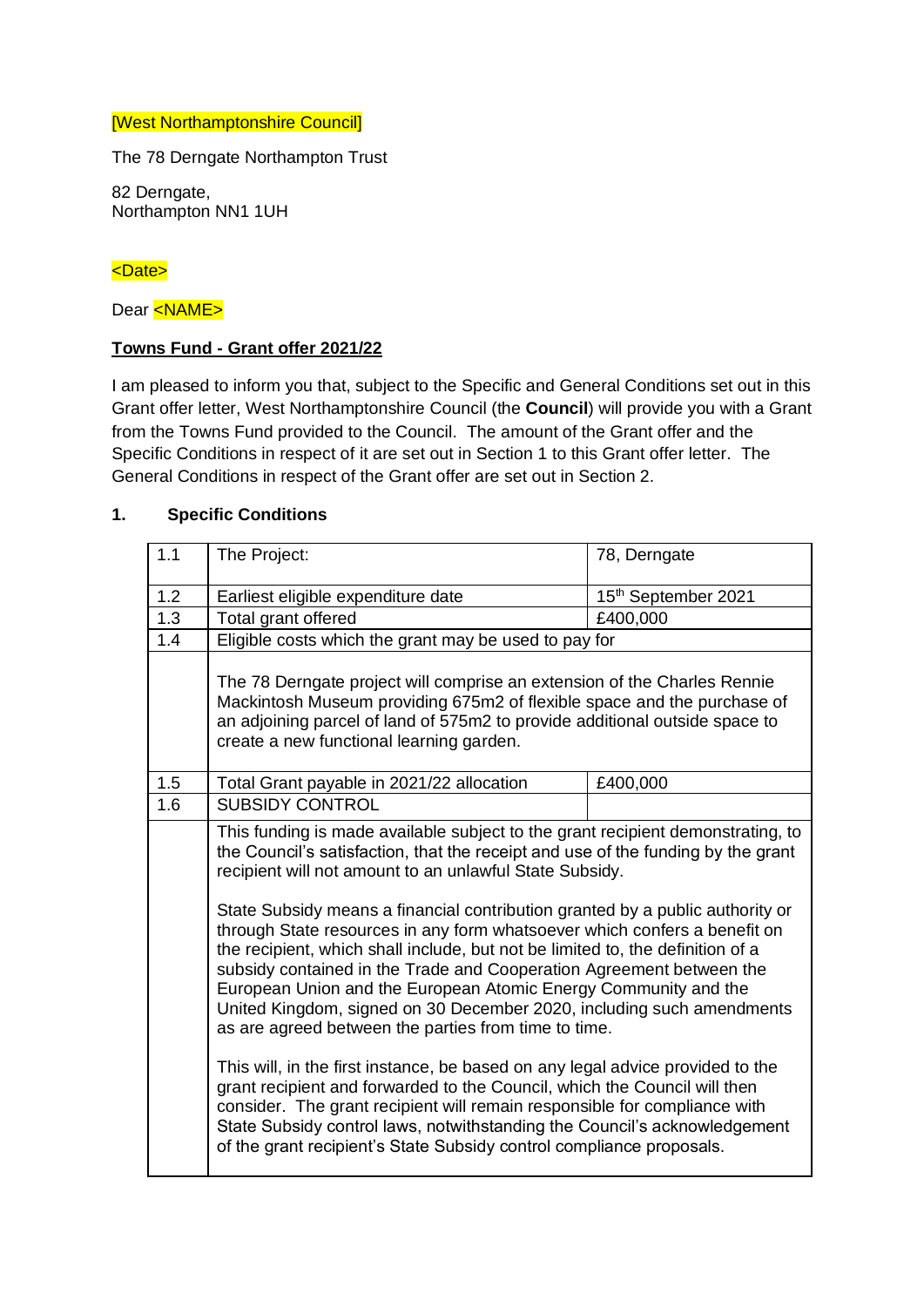| The details in the second column of box 1.6 set out the basis on which the<br>grant recipient considers the funding for the project as defined above either is<br>not a State Subsidy or, if it is a State Subsidy, is not an unlawful State<br>Subsidy and the grant recipient must comply with any conditions that reduce<br>or eliminate the risk that there is a State Subsidy or an unlawful State<br>Subsidy.                                                                                        |  |  |  |
|------------------------------------------------------------------------------------------------------------------------------------------------------------------------------------------------------------------------------------------------------------------------------------------------------------------------------------------------------------------------------------------------------------------------------------------------------------------------------------------------------------|--|--|--|
| An independent legal opinion has been provided with respects to Subsidy<br>Control. Their comment is detailed below.                                                                                                                                                                                                                                                                                                                                                                                       |  |  |  |
| The sum of £400,000 in total is in part to be spent on a range of activities, ie<br>improving a café and space for third party usage. Insofar as monies are being<br>spent on those aspects of this facility, this can be regarded as aid to an<br>enterprise carrying out commercial activities. On the other hand, monies<br>spent on the core Museum and associated garden itself would fall to be<br>regarded as part of general infrastructure which is not subject to the Subsidy<br>Control Regime. |  |  |  |
| The total sum of £400,000 is over the de minimis level. However, we believe<br>that it is logical to separate out the monies as follows:                                                                                                                                                                                                                                                                                                                                                                   |  |  |  |
| 1. (a) for the provision of facilities with a commercial usage, for<br>example commercial floor space and café – this should<br>amount to £41,820 and as such will fall within the "de minimis"<br>exemption; and                                                                                                                                                                                                                                                                                          |  |  |  |
| 2. (b) support to the development of the core areas of the<br>Museum and garden itself - these monies £358,180 are not<br>subject to the Subsidy Control Regime as they are in support<br>of the provision of general infrastructure.                                                                                                                                                                                                                                                                      |  |  |  |
| Given the above, provided that the £400,000 can properly be divided up<br>between the various aspects of the project, such that the support towards the<br>Museum works are separated from "commercial" areas, we believe that the<br>support is lawfully within the Subsidy Control Regime as created by the TCA.                                                                                                                                                                                         |  |  |  |

The Grant will be paid in  $\langle X \rangle$  instalments subject to satisfactory progress being made in meeting the agreed milestones and outputs. A Funding and Milestone Schedule is attached at the Schedule to this letter.

## 2. **General Conditions**

### 2.1 **The Grant offer**

- 2.1.1 The Grant offer may not be used for any expenditure which does not qualify for assistance under the terms and conditions set out by the Council as the funding body.
- 2.1.2 If the total eligible expenditure is less than the Grant offer, or the Grant is used in breach of paragraph 2.1.1, the Council will reduce the final amount of Grant paid or require repayment of any Grant already paid.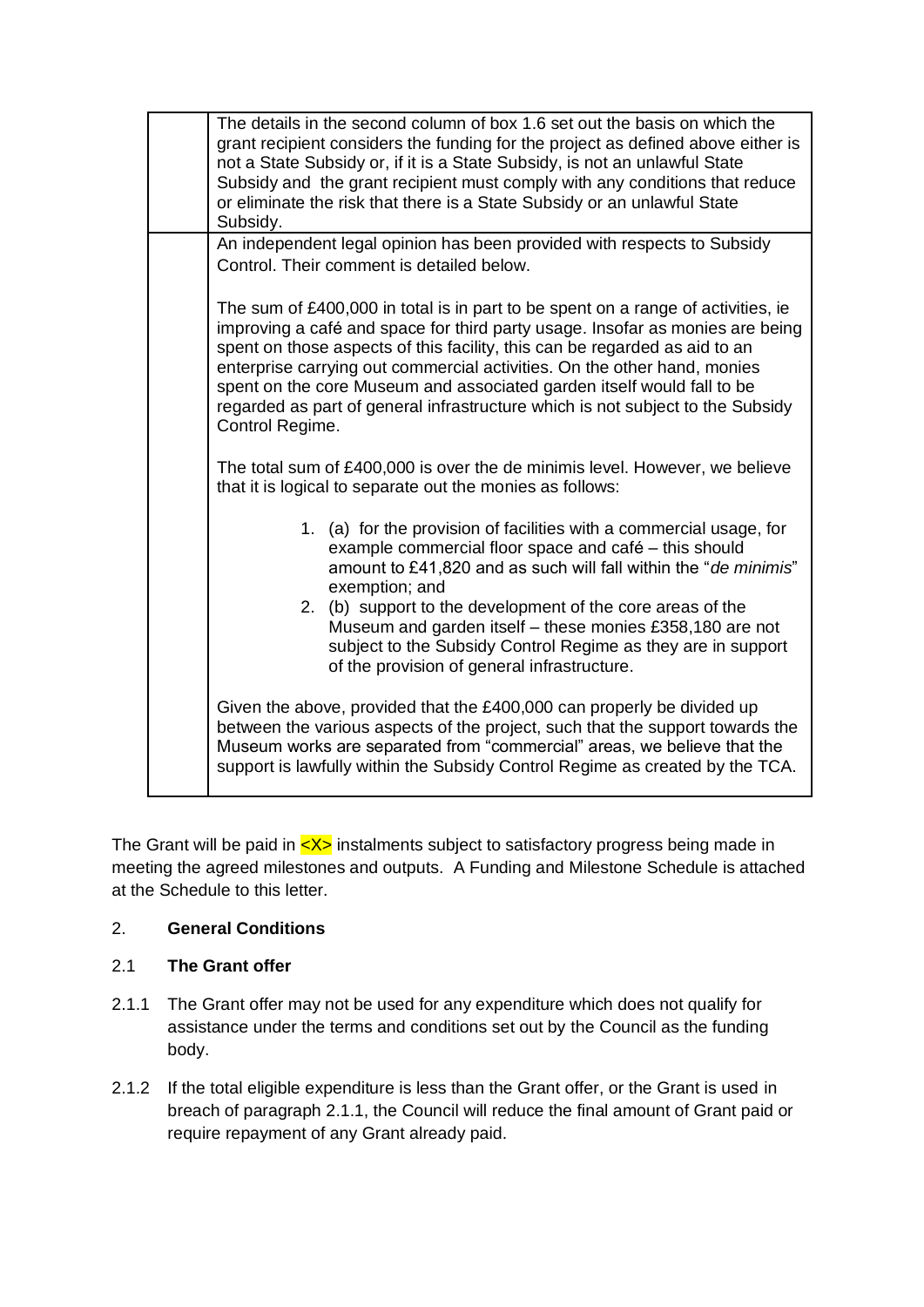2.1.3 The Grant is only to be spent on the project approved above and on capital items as part of the above Project within the 2021/22 financial year.

# 2.2 **The Project**

- 2.2.1 The Project should be implemented fairly and without unlawful discrimination and you should have due regard to the Public Sector Equality Duty as set out in the Section 149 of the Equality Act 2010. You must comply with all applicable laws and obtain and maintain and supply and retain copies of all applicable consents, licenses, and approvals in implementing the Project.
- 2.2.2 The Project should be carried out in accordance with the Project business case proposal submitted to the Council, subject to any variations permitted or required by the Council, and you need to ensure that you have taken account of State Subsidy and appropriate procurement legislation. You will also need to ensure that any necessary approvals are in place. Any changes of greater than 10% of costs, financial profile or outputs must be agreed by the Council. You should notify the Council about any likely changes greater than 10% and then seek agreement as early as practicable.
- 2.2.3 If you incur any additional expenditure to the original business case in respect of the Project no additional grant will be payable.

## 2.3 **Payment of Grant**

- 2.3.1 The first instalment of the Grant monies of the total Grant offer for 2021/22 will be released upon receipt of a signed Funding Agreement or achievement of the first milestone (whichever is later). Claims and evidence of the achievement of milestones for release of further payments should be made to the Council as part of reporting to the progress on the Project and in accordance with the Specific Conditions. An audit trail of progress against milestones and financial reporting should be maintained. A governance process to ensure effective project management must be in place and reported to the Council.
- 2.3.2 Subsequent instalments of Grant monies will be released to you when you have demonstrated that you have fulfilled the milestone and output requirements set out in the Schedule. The evidence will be gathered by the Council using quarterly monitoring forms and approval of the Grant payments will be considered by the Council. The Council reserves the right to seek any further information that it deems necessary to satisfy itself that the funding has been spent appropriately.
- 2.3.3 The Council can accept no liability in respect of the loss attributable to any delay in the payment of claims or to any suspension, reduction or cancellation of the Grant.

## 2.4 **Milestones and monitoring**

2.4.1 The Grant is dependent on achieving the milestones and outputs by the dates stated in the Schedule and the Business Case for the Project. If these milestones and outputs are not achieved in full, the Council may reduce the final amount of the Grant already paid and/or require repayment of any grant already paid.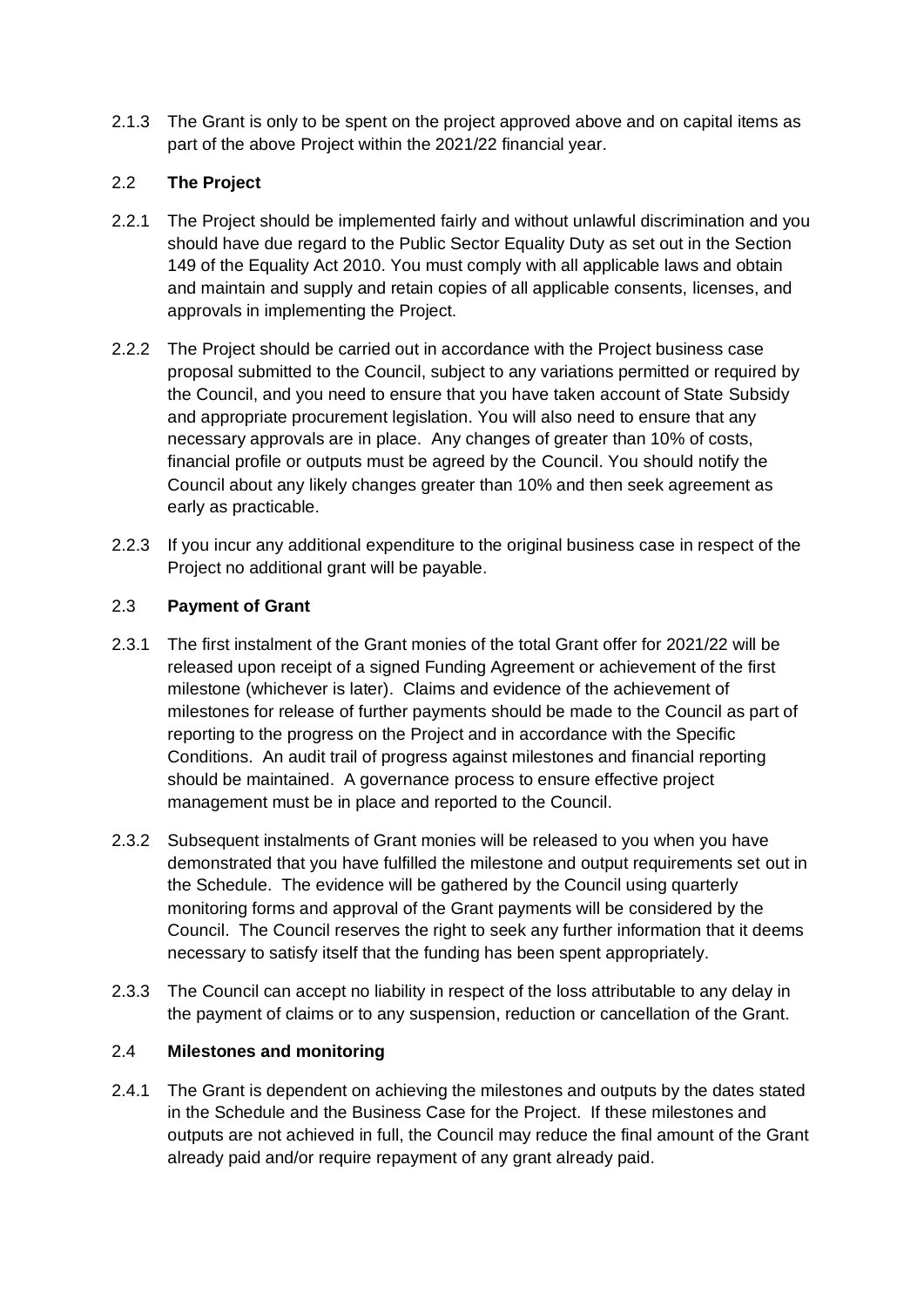- 2.4.2 You may seek to vary milestones or outputs by seeking written consent from the Council. Variation will only be considered where you have not met (or do not believe that you will meet) the milestones or outputs as a result of events of circumstances beyond your reasonable control and you have sought a variation as soon as reasonably practicable. The Council may discuss varying milestones or outputs with you, but any oral consent is indicative only, consent will not formally be given other than in writing and is at the Council's sole discretion.
- 2.4.3 Regular monitoring will be undertaken and you must comply with all requests from the Council and from MHCLG for information regarding the progress of the Project. This will include a Project monitoring form which is currently required every quarter. Failure to return the forms by the deadlines may result in loss of and/or delays to the Grant funding.
- 2.4.4 The monitoring form will record information on expenditure and the progress being made towards delivery of the outputs as well as risk management and communication plans. It will contain a project summary section which may be used to update the Council's website and HM Government websites.
- 2.4.5 You will be required to carry out a full evaluation of the Project once completed and keep records of outputs achieved until the later of the date when the agreed targets have been met and 10 years following completion of the project. You must provide monitoring information as required by the Council and/or MHCLG from time to time during this period.
- 2.4.6 You will be required to retain all original documents and an audit trail relating to the implementation of the Project for a period of 10 years following completion of the Project.
- 2.4.7 Representatives from HM Government and the Council shall have the right to inspect the Project and all information held and you must permit such inspections on the receipt of reasonable notice. You must also provide copies of any documents they require. You should invite the Council for site visit inspections at least once during the duration of the build, as well as on completion.

### 2.5 **Assurance and Compliance**

- 2.5.1 You will be required to confirm that you have complied with State Subsidy control and procurement requirements.
- 2.5.2 If you are required to comply with the Public Contracts Regulations 2015 or the Utilities Contracts Regulations 2016, you must comply with the relevant Regulations and with your internal procedures where procuring goods, services or works which are funded or part funded by a Grant. If you are not required so to comply, you must confirm with the Council the procedures that you must implement for procurement and you must comply with these. The Council also asks that in all procurement you are mindful of using locally based supply chains.
- 2.5.3 The Council shall not be required to pay part or all of the Grant and may require you to repay part or all of it, together with any interest at the rate required by law, if the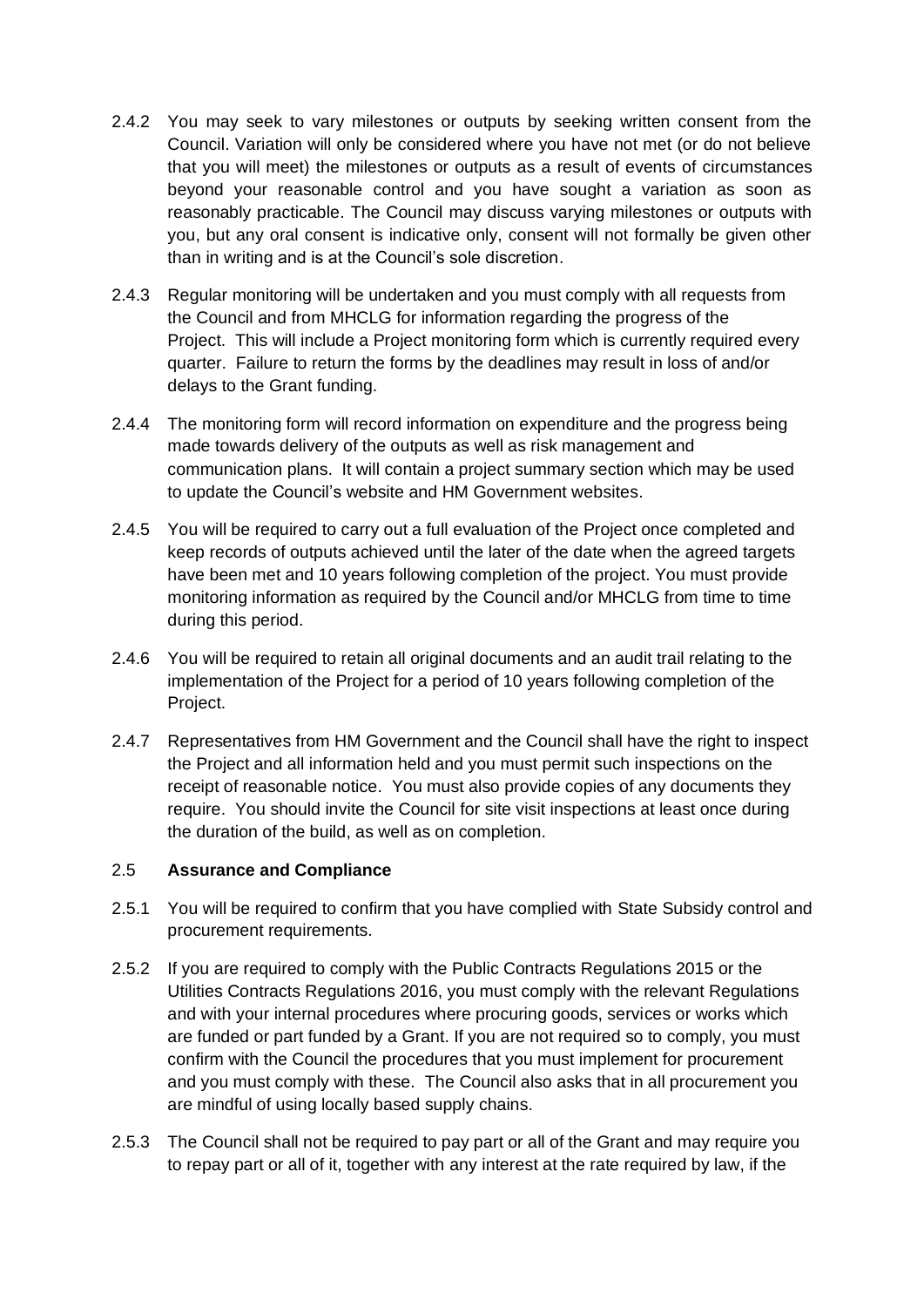Council considers that payment of the Grant would be, was or is in breach of any law of the United Kingdom limiting State Subsidy including the European Union (Future Relationship) Act 2020.

## 2.6 **Freedom of information and confidentiality**

- 2.6.1 Nothing in the Grant offer or this Grant offer letter shall prevent the Council from disclosing any information which the Council is required (in the Council's opinion) to disclose under the Freedom of Information Act 2000 and/or the Environmental Information Regulations 2004 (as each has been amended) and/or under any other legal and/or regulatory requirement whether or not existing at the date of this Grant offer.
- 2.6.2 You must provide the Council with any assistance it reasonably requires if it receives a request under the Freedom of Information Act 2000 and/or the Environmental Information Regulations 2004 (as each has been amended).
- 2.6.3 Each party shall keep confidential all confidential information which it has obtained as a result of your application for a Grant. This will not apply to confidential information which: is lawfully otherwise obtained; is already in the recipient's possession; is in the public domain other than as a breach of this paragraph or is required to be disclosed by law.

### 2.7 **Publicity**

- 2.7.1 The Council will publish the amount of Grant offered with the name of the recipient and a brief description of the Project after the acceptance of this Grant offer letter. This will be available on the Council's website and you will provide regular written and photographic evidence to ensure that the Council's website remains up to date on your project progress. HM Government may also publish information about the Project.
- 2.7.2 If you issue any publicity or make any announcement regarding the Project you will ensure that the assistance of the Towns Fund and the Council is fully acknowledged. You must co-operate with any publicity arranged by the Council. You will supply updated communications plans with monitoring forms.
- 2.7.3 Any hoardings or display boards will acknowledge the Towns Fund monies and contain a Council logo in equal prominence and in full colour.
- 2.7.4 Invites will be sent to the Council for any events or openings for the Project with sufficient notice to attend. Press releases must be shared with the Council for events. Any social media about the project must acknowledge the Towns Fund and the Council.
- 2.7.5 In all publicity, you must follows the Council's communications and branding protocols, policies and procedures and all media must be run past the Council's communication lead – Craig Forysth, [craig.forsyth@westnorthants.gov.uk](mailto:craig.forsyth@westnorthants.gov.uk)

## 2.8 **Withholding Payment or Requirement for Repayment of Grant**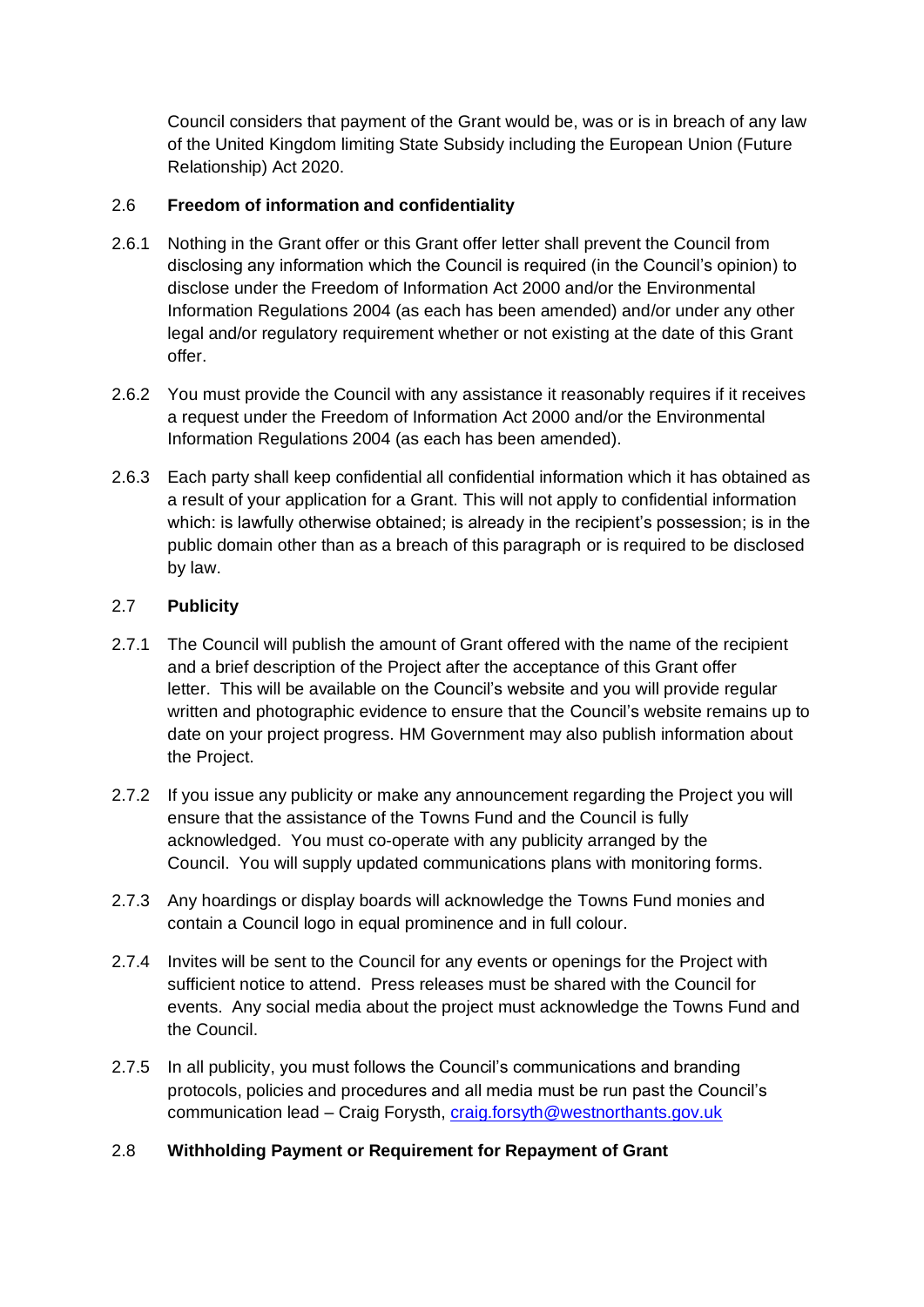- 2.8.1 Without limiting the Council's other rights and remedies, this paragraph sets out circumstances in which the Council may decline to pay all or part of the Grant and/or may require repayment of part or the entire Grant:-
	- 2.8.1.1 assistance for the Project is received from another institution, government department, local authority or charitable fund unless this assistance was taken into account in making this Grant offer,
	- 2.8.1.2 in the Council's opinion progress on the Project including reaching the milestones or outputs is not satisfactory, though the Council may (but is not required to) take into account mitigating circumstances,
	- 2.8.1.3 any information provided on the application for in supporting documentation or subsequent correspondence is found to be incorrect or incomplete,
	- 2.8.1.4 you are in breach of any term of this Grant offer letter or
	- 2.8.1.5 any financial mismanagement has been identified following investigation.

## 2.9 **Amendments to this Grant offer letter and assignment**

- 2.9.1 No amendment or variation to this Grant offer letter will be effective unless approved by the Council in writing and then agreed as a contract variation to this document.
- 2.9.2 The Council may assign and/or novate this Grant agreement or any part of it without your consent.
- 2.9.3 You may not assign or novate this Grant agreement or any part of it without the Council's prior consent in writing.

### 2.10 **Disposal of assets**

2.10.1 You must not dispose of the whole or part of your interest in any capital assets funded or part funded by the Grant or change their use within  $[5]$  years of the completion of the Project without first obtaining the consent of the Council (at its sole discretion). Any consent may be conditional.

### 2.11 **Acceptance**

- 2.11.1 This Grant offer can only be accepted by an authorised signatory signing the enclosed copy letter and returning a PDF copy by e-mail to Deven Efde, [deven.efde@westnorthants.gov.uk](mailto:deven.efde@westnorthants.gov.uk) within two weeks of this Grant offer letter. If the acceptance is not received within the indicated timescale, the Grant offer will be deemed to have lapsed and the Grant offer will be deemed to be withdrawn.
- 2.11.2 No payments will be made under this Grant offer until the Council has received written acceptance of it.

If you have any queries regarding Towns Fund and your Project please contact Deven Efde, [devem.efde@westnorthants.gov.uk](mailto:devem.efde@westnorthants.gov.uk)

Yours sincerely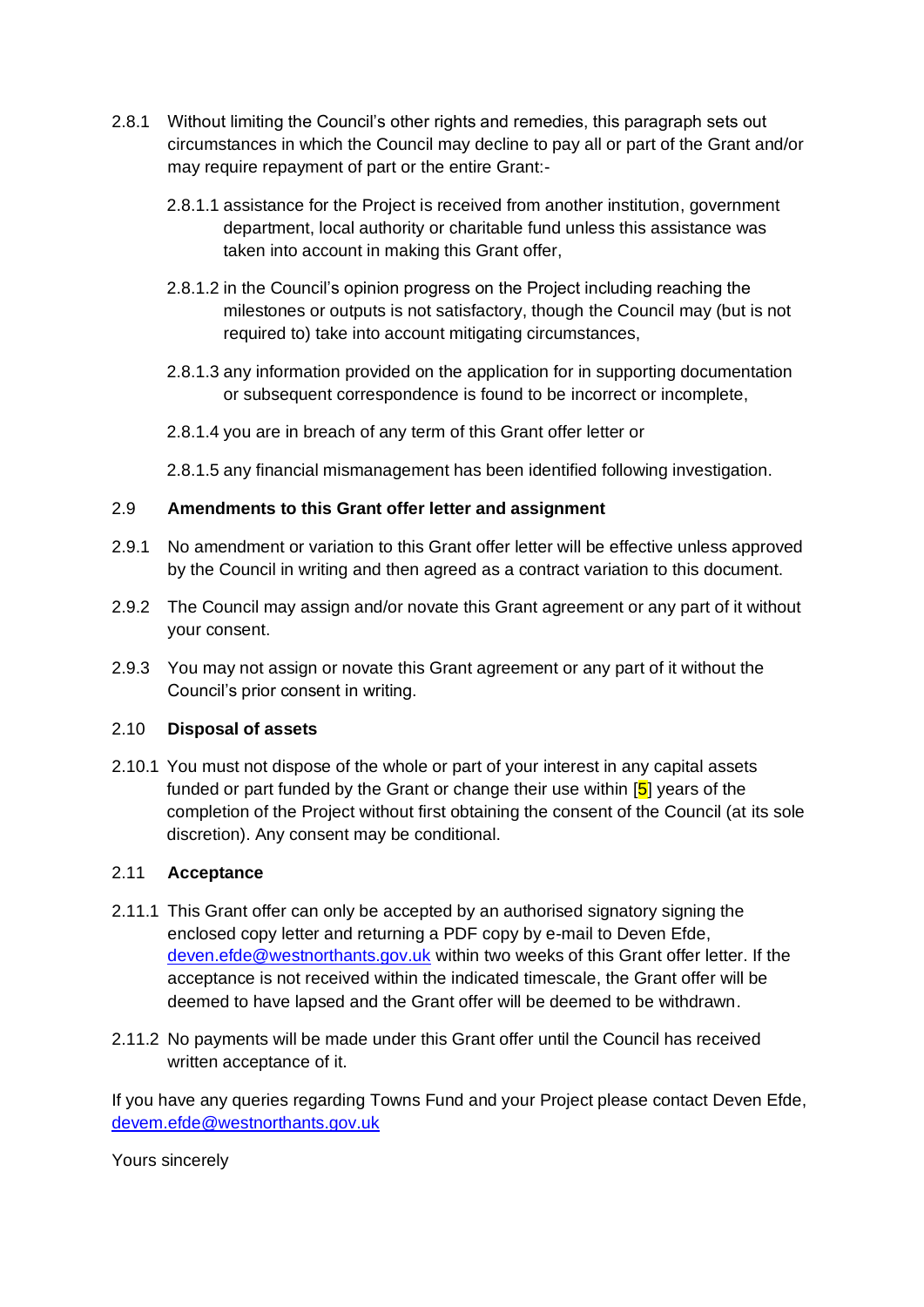

I confirm that I accept the Grant offer letter.